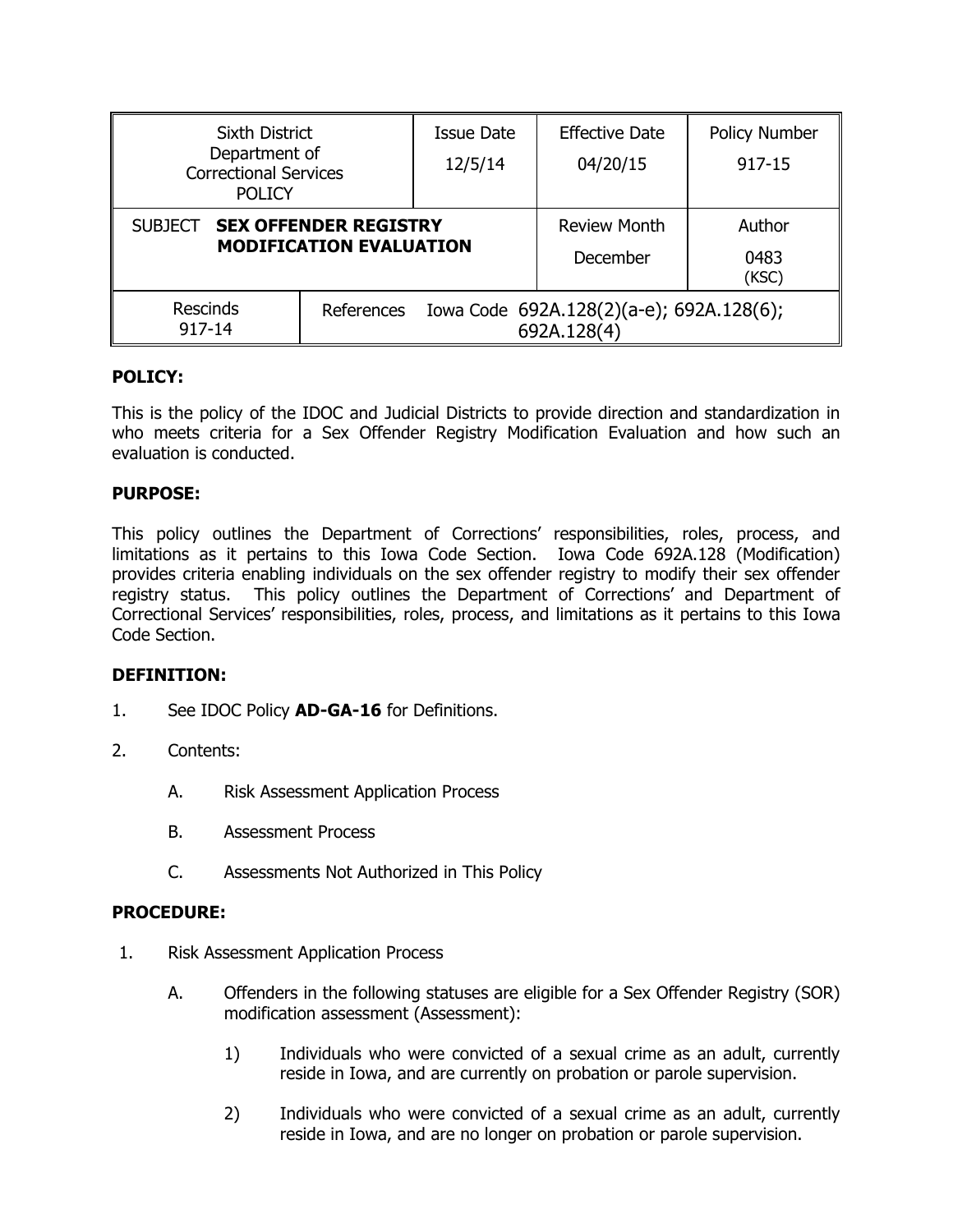## **POLICY 917-15 PAGE 2 OF 5**

#### **PROCEDURE:** (continued)

- 3) Individuals who were convicted of a sexual crime as a juvenile, currently reside in Iowa, and are no longer under the supervision of the Juvenile Court or a Department of Correctional Services Judicial District.
- 4) The Department of Corrections (DOC) and the Iowa Department of Correctional Services (DCS) Directors, or their designees, by extension through existing Purchase of Service Agreements or MOUs, have discretion on whether or not to perform an Assessment for offenders in categories 1.A.2 and 1.A.3, DOC and DCS must have a reasonable argument supporting a decision not to conduct an Assessment. Examples of factors that result in DOC exercising discretion include, but are not limited to: The individual requesting the SOR modification assessment is incarcerated, has new charges pending, or has not paid the screening or assessment fee.
- B. Individuals meeting the above eligibility criteria must meet the following statutory requirements in order to qualify for an Assessment:
	- 1) The date of the commencement of the requirement to register occurred at least two (2) years prior to the filing of the application for tier I offenders, and five (5) years prior to the filing of the application for tier II or III offenders.
	- 2) The sex offender has successfully completed all sex offender treatment programs that have been required.
	- 3) The sex offender scores low risk on validated DOC/DCS approved sex offender risk assessments
	- 4) The offender is not incarcerated.
- C. If the evaluator concludes, at this point, that the examinee meets all criteria for a SOR modification the evaluator does the following:

Confirm whether or not the examinee has ever been incarcerated in prison in Iowa.

- 1) If the examinee has not been incarcerated the examiner continues on with the Assessment Process listed below.
- 2) If the examinee has been incarcerated in prison in Iowa, the evaluator contacts the Department of Investigative Services and inquires as to whether or not the examinee has ever been investigated as part of a Prison Rape Elimination Act (PREA) investigation. If the examinee has been the subject of a PREA investigation, the examiner recommends a "motion to review the PREA information in camera" be filed with the District Court to determine the appropriateness of releasing the PREA information, whether it is considered in the SOR modification Assessment, and if the Court so determines, in what manner it is released.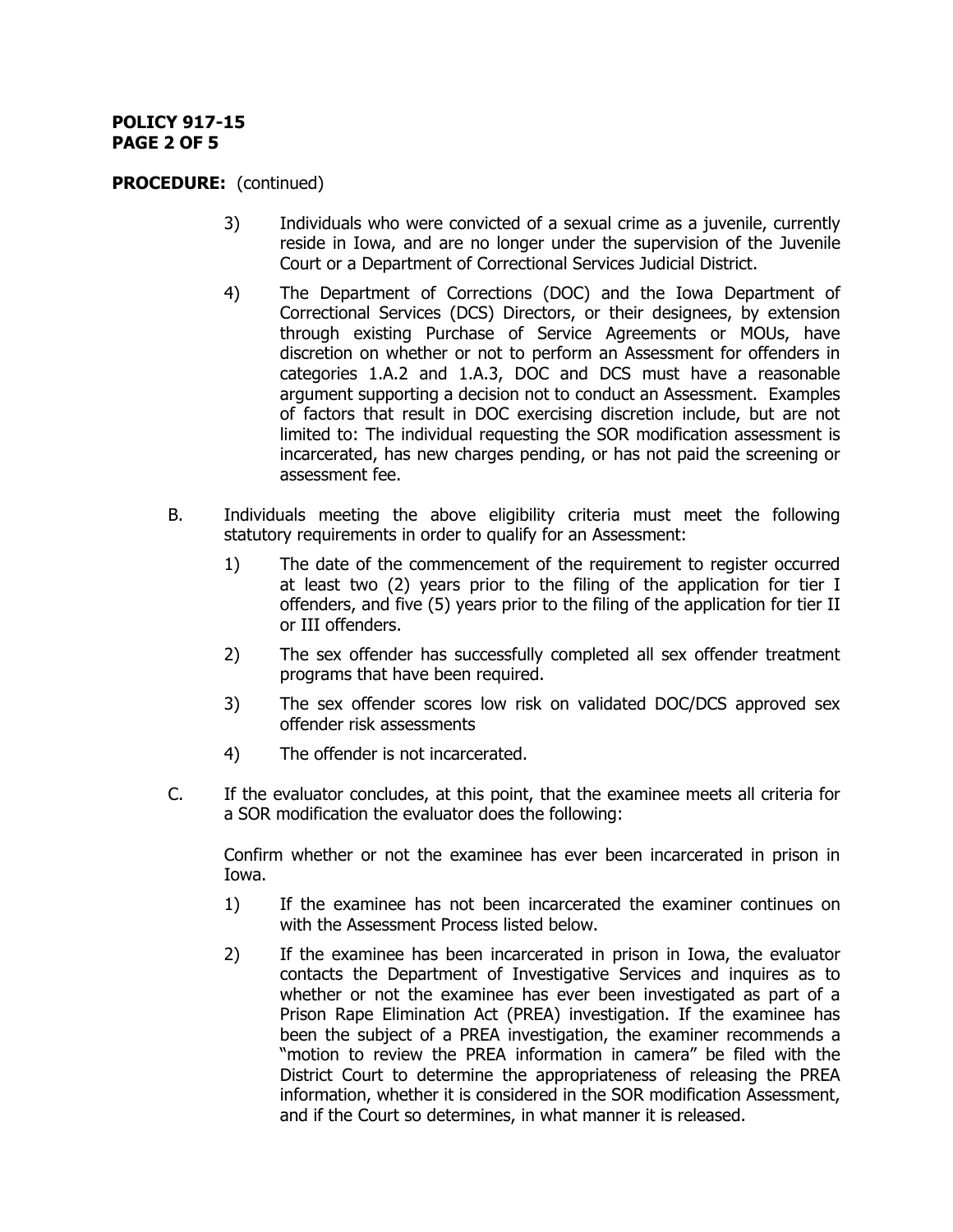# **POLICY 917-15 PAGE 3 OF 5**

# **PROCEDURE:** (continued)

- 2. Assessment Process
	- A. Assessments are completed by the Director or Designee of the Judicial District in which the examinee has principal residence.
	- B. Consistent with Section **692A.128(2)(c)** Iowa Code (2011) and Iowa Department of Corrections Policy **OP-SOP-02**, Assessment and Treatment Policy, the risk assessment required for the Assessment is a validated risk assessment approved by the Department of Corrections.
	- C. Evaluators and Districts may use the SOR Modification Evaluation Application (917A) in order to help identify candidates meeting basic, statutory requirements for the risk assessment. The offender is informed when the evaluator determines from the screening that a Risk Assessment is not to be completed and why using the SOR Modification Evaluation Application Letter of Denial (917B). Districts may charge a fee for this screening.
	- D. Districts may charge a fee to conduct this risk assessment. This fee includes Assessment preparation, interview, assessments, report writing, and any follow up feedback interview conducted with the examinee. An additional fee may also be charged when the examiner is required to consult with County Attorneys and/or testify in Court as part of the Examinee's modification request. Any and all fees assessed by the Judicial District must be paid in full before the service (Assessment or Court testimony) is provided.
	- E. Minimum Requirements:
		- 1) The evaluator is certified by the Iowa Board for the Treatment of Sexual Abusers (IBTSA) at the Sex Offender Treatment Professional II level, a Clinical Member of the Association for the Treatment of Sexual Abusers (ATSA), or an individual who has a minimum of five (5) years of experience in the assessment of sexual abusers, or is seeking IBTSA certification and is under the direct supervision of a SOTP II provider or Clinical Member of ATSA. The lead evaluator, or supervising evaluator, must be approved by the appropriate Director of the Iowa Department of Correctional Services Judicial District.
		- 2) Risk assessment (the following must be completed):
			- a. Static 99-R, as appropriate
			- b. Iowa Sex Offender Risk Assessment (ISORA), as appropriate.
			- c. Stable 2007, as appropriate.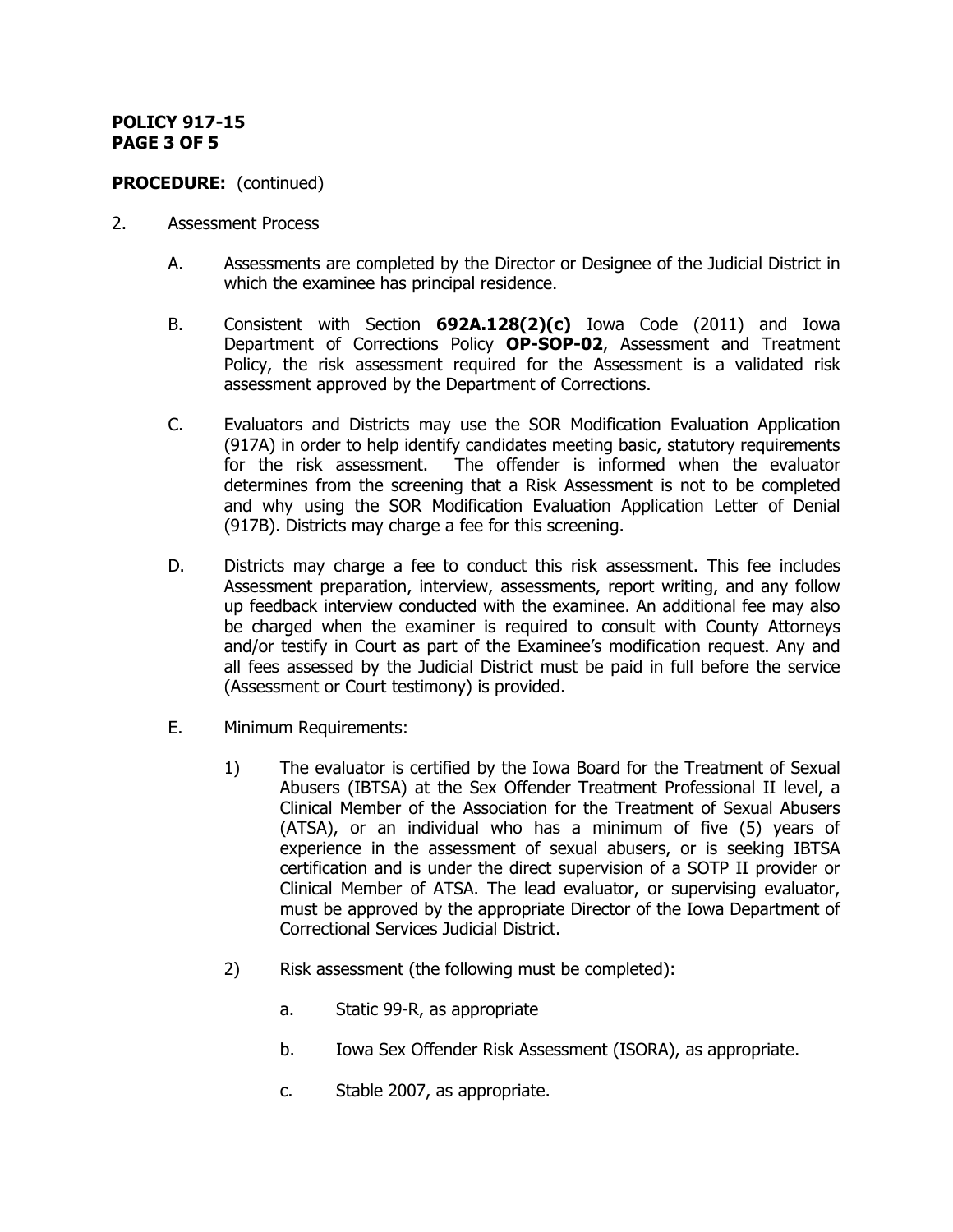#### **POLICY 917-15 PAGE 4 OF 5**

## **PROCEDURE:** (continued)

- 3) Collateral information as available. The purpose of gathering this information is to review their past behavior since their sex offense conviction and/or supervision discharge. The evaluator must document their attempts to obtain the following information.
	- a. Prior treatment records, disciplinary records (prison and CBC), and/or discharge summaries.
	- b. Police records related to the sexual offense charge(s)
	- c. Sentencing order and minutes of testimony
	- d. Prior risk scale evaluation scores (e.g., LSI-R, Iowa Risk, juvenile risk scale scores)
	- e. Previous Psychosexual Evaluations
	- f. Victim statements and/or impact letter
	- g. Prior Polygraph testing results
	- h. PPG or viewing time measure (Affinity or Abel) testing results
- 4) Current NCIC and FBI criminal background check must be run.
- 5) Consistent with IA Code **692.128.4**, the County Attorney's Office must be informed of the modification request. The evaluator may include information provided to the County Attorney's Office, or their designee, by the victim(s) into the Assessor's final report as collateral information for consideration by the District Director and/or Court.
- F. Additional methods, as appropriate, needed or deemed necessary:
	- 1) J-SOAP or J-SORRAT-2 (appropriate for juvenile offenders)
	- 2) Personality assessment measures (e.g., Minnesota Multiphasic Personality Inventory-2, Personality Assessment Inventory, or Millon Clinical Multiaxial Inventory).
	- 3) Context specific risk assessment tools (e.g., Psychopathy Checklist-Revised).
	- 4) Any other psychological or risk assessment tool deemed necessary by the evaluator.